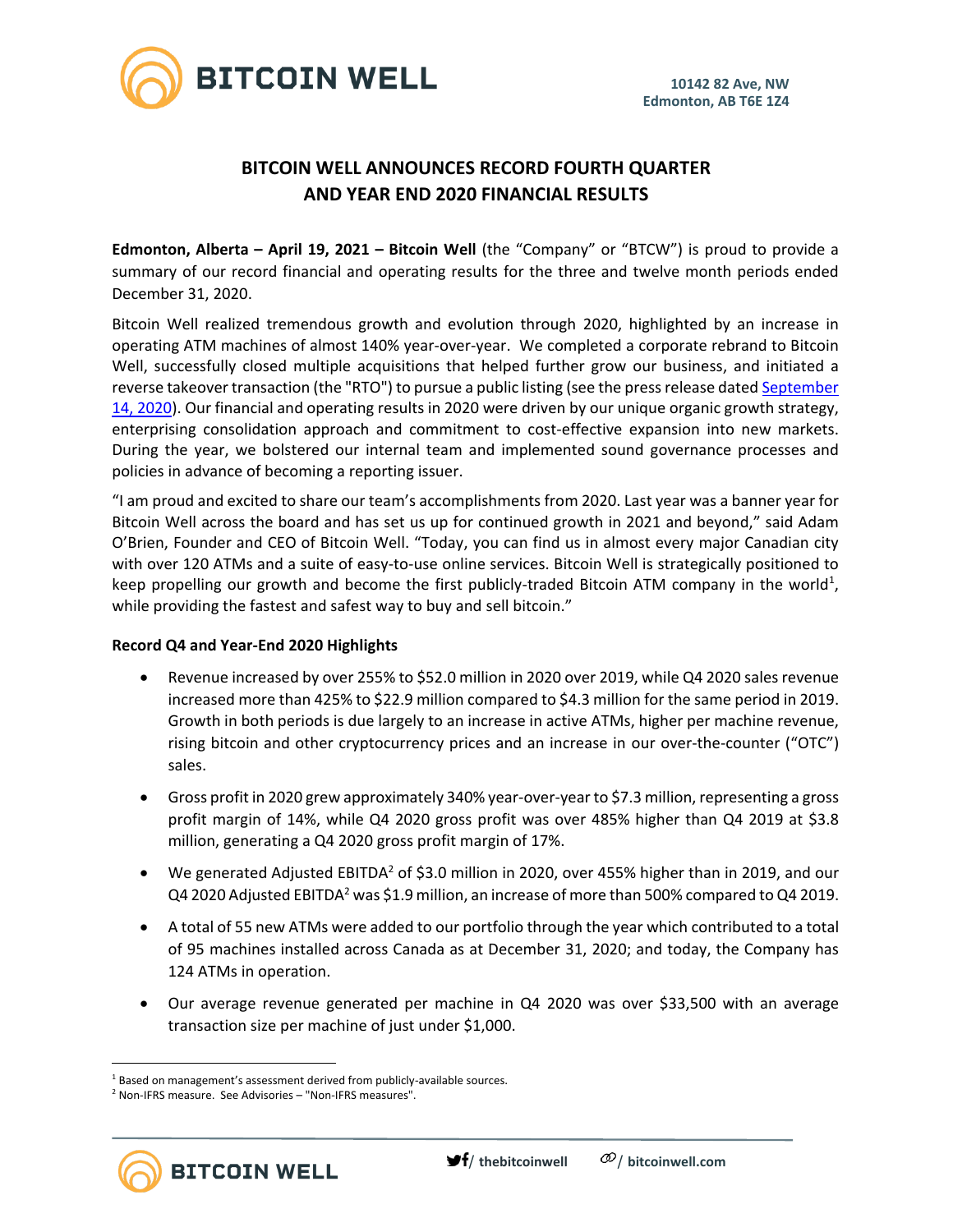- Cash balances at year end 2020 totaled \$4.1 million with a working capital deficit of \$2.9 million, while the market value of our inventory held at December 31, 2020 was \$6.7 million, compared with \$87 thousand at year end 2019.
- Bitcoin Well recorded net operating income of \$1.8 million for 2020 compared to \$276 thousand in 2019, reflecting over \$800 thousand of costs associated with the RTO transaction, and realized a net comprehensive loss of \$2.7 million owing primarily to non-cash items including the change in fair value of cryptocurrency and share-based compensation expenses.

|  |  | Q4 and Full Year 2020 Overview |
|--|--|--------------------------------|
|--|--|--------------------------------|

|                                       | <b>Quarter ended</b><br>Dec 31, 2020 | <b>Quarter ended</b><br>Dec 31, 2019 | Year ended<br>Dec 31, 2020 | Year ended<br>Dec 31, 2019 |
|---------------------------------------|--------------------------------------|--------------------------------------|----------------------------|----------------------------|
| Revenue (\$000s)                      | \$22,865.6                           | \$4,336.7                            | \$ 51,970.6                | \$14,539.5                 |
| Gross Profit (\$000s)                 | \$3,835.0                            | \$653.2                              | \$7,292.7                  | \$1,653.2                  |
| Gross Profit Margin (%)               | 17%                                  | 15%                                  | 14%                        | 11%                        |
| Adjusted EBITDA <sup>1</sup> (\$000s) | \$1,947.2                            | \$316.9                              | \$2,964.6                  | \$531.2                    |
| Adjusted $EBITDA1 Margin (%)$         | 8.5%                                 | 7.3%                                 | 5.7%                       | 3.7%                       |
| <b>ATM Count</b>                      |                                      |                                      | 95                         | 40                         |

<sup>1</sup> Non-IFRS measure. See Advisories - "Non-IFRS measures".

The Company's audited Financial Statements and Notes, as well as Management's Discussion and Analysis ("MD&A") for the three and twelve months ended December 31, 2020 will be available on the Company's website.

#### **Developments to Date in 2021**

In the first four months of 2021, we have successfully achieved several key milestones that put us in an exceptional position for the foreseeable future:

- So far in 2021, Bitcoin Well has added 29 ATMs to our portfolio.
- In February, Bitcoin Well announced a brokered private placement of up to \$7 million, the proceeds from which will be used to accelerate global expansion, support the pursuit of synergistic acquisitions and reinforce our working capital. The financing is expected to close concurrently with the RTO closing.
- We also announced in February the development of a new corporate headquarters that will be a staple in the City of Edmonton. Our office will provide 35,000 square feet of collaborative workspace for Bitcoin Well to build community, inspire learning and innovation and be able to house our ongoing growth. The Company's headquarters will be a safe and inviting space for people to come and learn about Bitcoin.

The Company's 2021 plan is expected to leverage the skills and expertise of our all-star team, add new ATMs and enhance our service offerings which will continue supporting our growth trajectory. We believe Bitcoin Well is poised to drive further expansion of our business, revenue and customer base, while

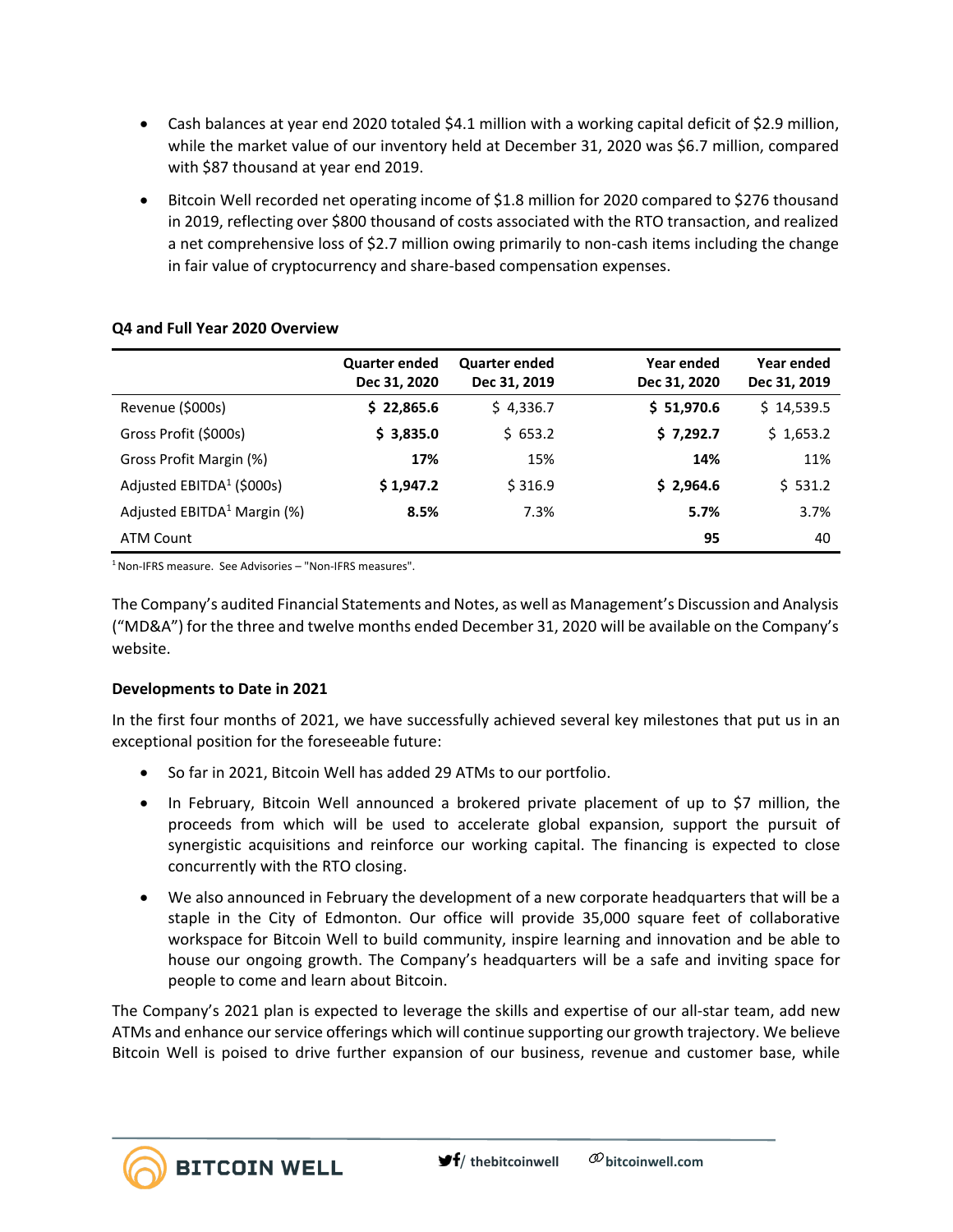benefitting from the macro-level industry discussions around bitcoin and its role aiding individuals to gain financial sovereignty.

## **Leading the Way**

One of the many advantages of Bitcoin Well is that our business model is 'non-custodial', which means that at no time during a transaction are we holding client funds on their behalf. True to our credo that Bitcoin ATMs offer the fastest and safest ways to buy and sell bitcoin, the time lapse between when a customer deposits funds into our ATMs until they receive their bitcoin delivered to their wallet is approximately eight seconds. This sets Bitcoin Well apart from crypto-asset trading platforms ("CTP"s), which are custodial platforms (such as cryptocurrency exchanges) that facilitate trades in security tokens or crypto contracts, and are very different from Bitcoin Well.

At the end of March, 2021, Canadian securities regulators issued guidance that represents a landmark change in the regulatory landscape for CTPs and which will have a material impact on those businesses in Canada. Since we are non-custodial, these new regulations do not apply to Bitcoin Well and in fact, help to demonstrate the value of our trusted, convenient and high-integrity business model. Effective June 1, 2021, new compliance obligations will be required for all entities dealing in cryptocurrencies which is expected to become overly burdensome for smaller companies and increase acquisition opportunities for Bitcoin Well. Since we are already registered with the Canadian Government's Financial Transactions and Reports Analysis Centre ("FINTRAC"), Bitcoin Well has established extremely rigorous compliance protocols and practices which protect the Company as well as our clients.

#### **About Bitcoin Well**

Bitcoin Well offers convenient, secure and reliable ways to buy and sell bitcoin through a trusted Bitcoin ATM network and suite of web-based transaction services. Bitcoin Well is profitable and positioned to become the first publicly traded Bitcoin ATM company, with an enterprising consolidation strategy to deliver accretive and cost-effective expansion in North America and globally. As leaders of the longestrunning, founder-led Bitcoin ATM company, management of Bitcoin Well brings deep operational capabilities that span the entire value chain along with access to proprietary, cutting-edge software development that supports further expansion. Follow us on [LinkedIn,](https://www.linkedin.com/company/bitcoinwell/) [Twitter,](https://twitter.com/TheBitcoinWell) [YouTube,](https://www.youtube.com/channel/UCeHRFsSr3KEGD5kECjlvC4g) [Facebook](https://www.facebook.com/thebitcoinwell) and [Instagram](https://www.instagram.com/thebitcoinwell/) to keep up to date with our business.

#### **Contact Information**

For further information, please contact:

#### **Bitcoin Well**

10142 82 Avenue NW Edmonton, AB T6E 1Z4 bitcoinwell.com

**Adam O'Brien**, President & CEO Tel: 1 888 711 3866 or

**Karen Smola**, Marketing Manager Tel: 1 888 711 3866